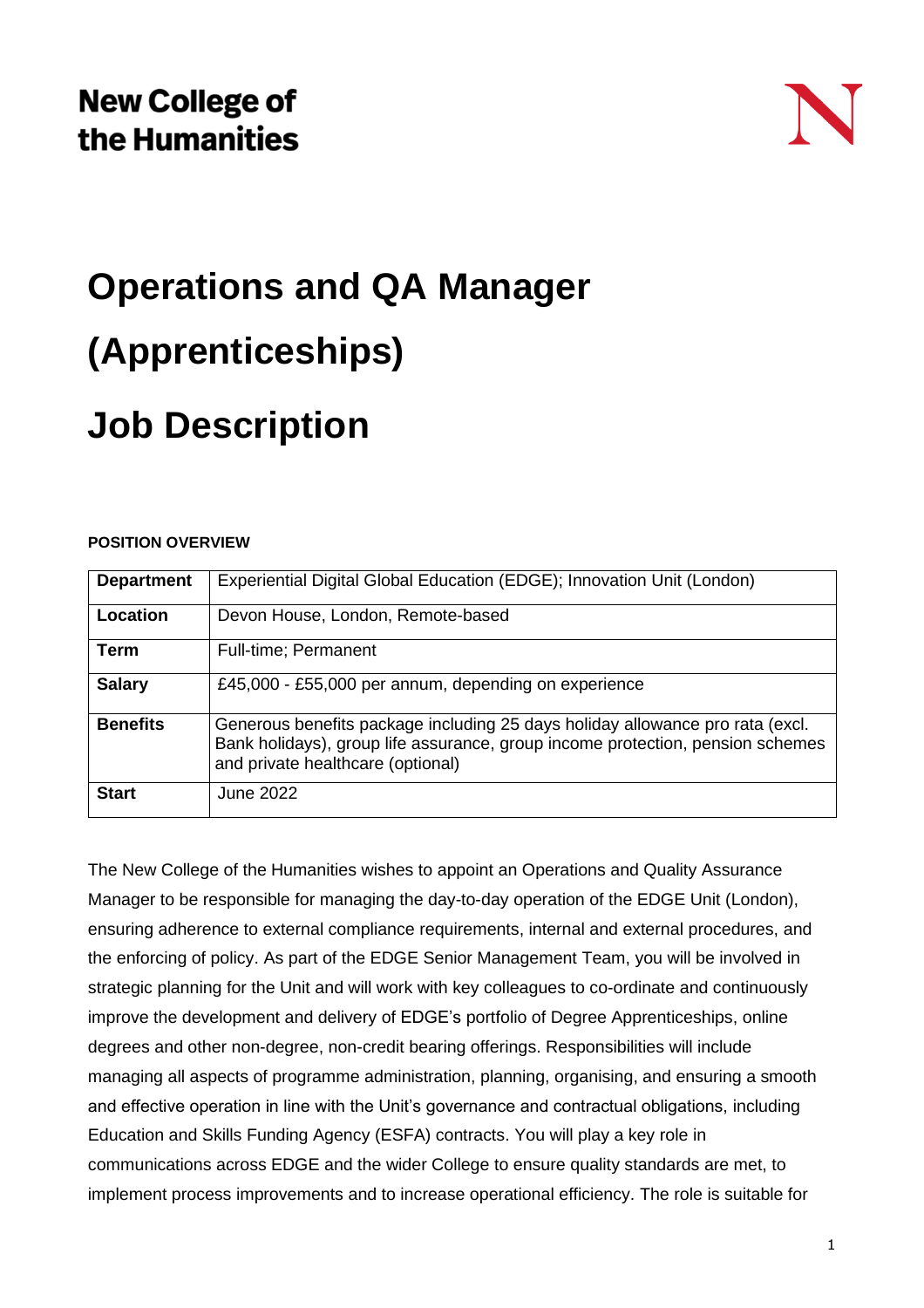remote working, provided the appointee is able to attend the campus for face-to-face work when required.

#### **Duties and Responsibilities**

- Plan the delivery of EDGE programmes and contracts, ensuring that delivery of apprenticeship programmes in particular meet the contractual requirements of the ESFA
- Develop programme and contract evaluation frameworks, with awareness for regulatory compliance strategies, to assess the strengths of programmes and contracts
- Monitor programme activities on a regular basis and conduct an annual evaluation according to the programme evaluation framework
- Report programme evaluation findings as appropriate and make recommendations for future improvement. This will include evaluation of risks identified and taking appropriate action to mitigate where possible
- Facilitate any internal or external review of EDGE Unit (London) and its projects/programmes, including co-ordinating the timely collection of data, information and KPIs as may required
- Develop and maintain management systems and procedures of programmes and projects in line with individual audit and reporting regulations
- Ensure adequate processes are in place for the recruitment and onboarding of learners, ensuring compliance requirements are met throughout these stages
- Work in collaboration with the EDGE Agreements and Contracts Manager to ensure that any information needed to enable the issue and update of such documentation is readily available when required
- Responsible for the set-up and administration of Learner Management System records to display and track ILPs and support ESFA ILR returns
- Provision of training to users of the Learner Management System (internal and external)
- Ensure that apprenticeship records are set up appropriately on ESFA systems
- Responsible for the timely update of learner records within all appropriate systems when a change of circumstance occurs e.g., ABIL, withdrawal, change of employer, and ensuring all necessary parties are aware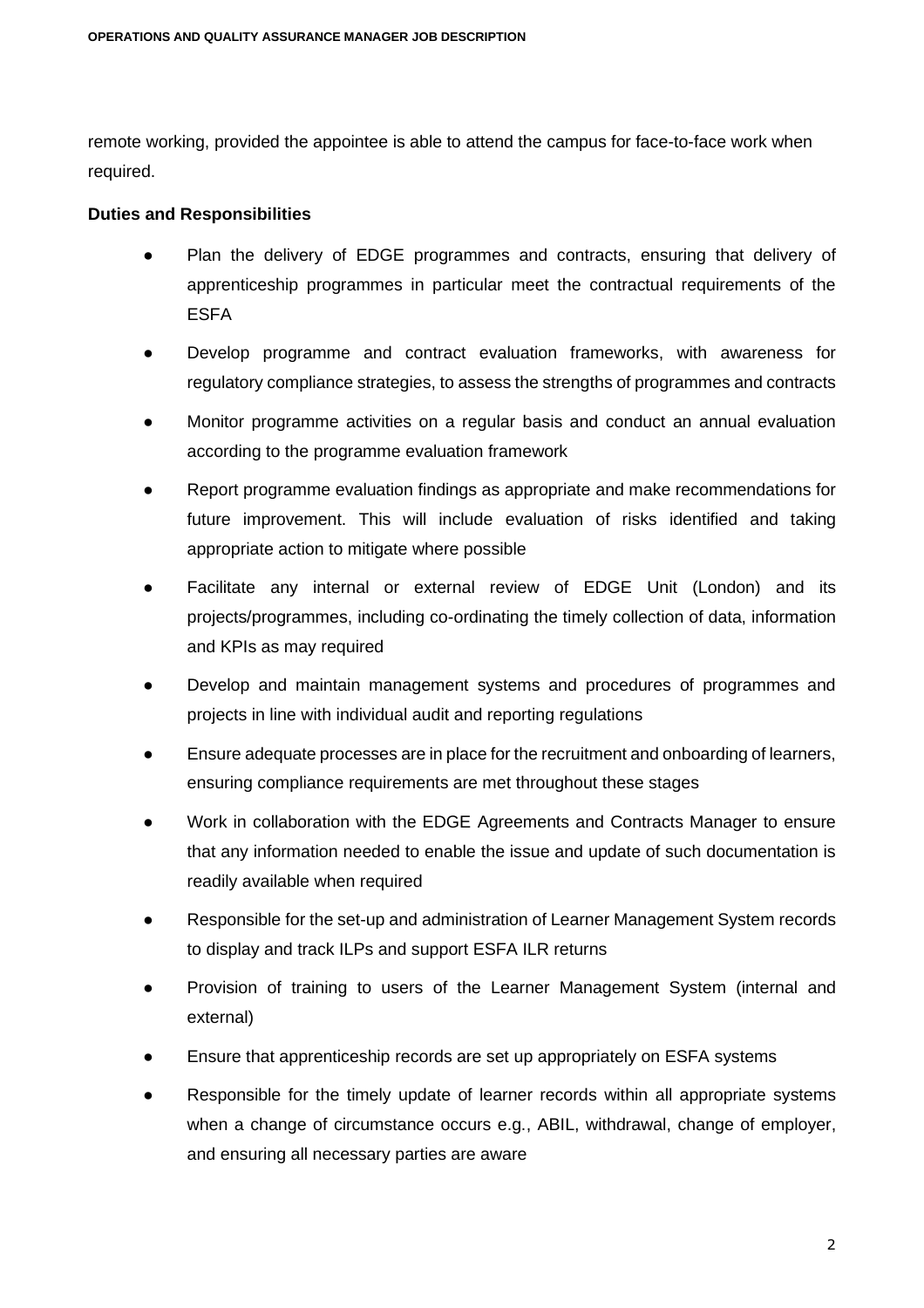- Manage the collection of data and reporting for Course/Programme Assessment Boards ensuring that approved results and any requirement for resit are processed in a timely manner. This includes the consideration and processing of any extenuating circumstances
- Co-manage the ESFA funding contract with the EDGE Financial Planning and Resources Manager, ensuring the complexities and conditions of this funding are sufficiently managed and processed through the ILR
- Work in collaboration with the EDGE Financial Planning and Resources Manager to ensure that any information needed to enable the claiming of funds from, or issue of payment to, other parties is readily available when required
- Develop appropriate workflows and communication across the EDGE team to ensure a smooth operation with a goal of end-customer satisfaction – ensuring a team understanding of any issues and knowing clear routes to resolution
- Close liaison and collaborative working with key administrative staff within EDGE London and EDGE Boston teams and with cross-functional support teams at the College – ensuring a solid support network, consistency of approach wherever possible, and provision of relevant business information as may be required
- Any other duties commensurate with the level of responsibility of this post in support of the Assistant Vice President for Digital Innovation and Enterprise Learning, for which the post holder has the necessary experience and/or training

# **About EDGE**

EDGE (Experiential, Digital, Global, Education) is part of Northeastern's Global Network and is dedicated to designing and delivering work-related learning throughout the UK and internationally. The EDGE team work remotely, using innovative pedagogical approaches and best practice in digital education and collaboration to ensure an excellent learner experience for individuals or groups of learners, wherever they are based. The EDGE team currently delivers a growing portfolio of work-related learning aligned to digital transformation, data science, artificial intelligence, and project management.

# **Person Specification Criteria (Essential / Desirable)**

# **Qualifications**

Honours degree or equivalent professional or vocational qualification and/or extensive relevant senior administration experience [E]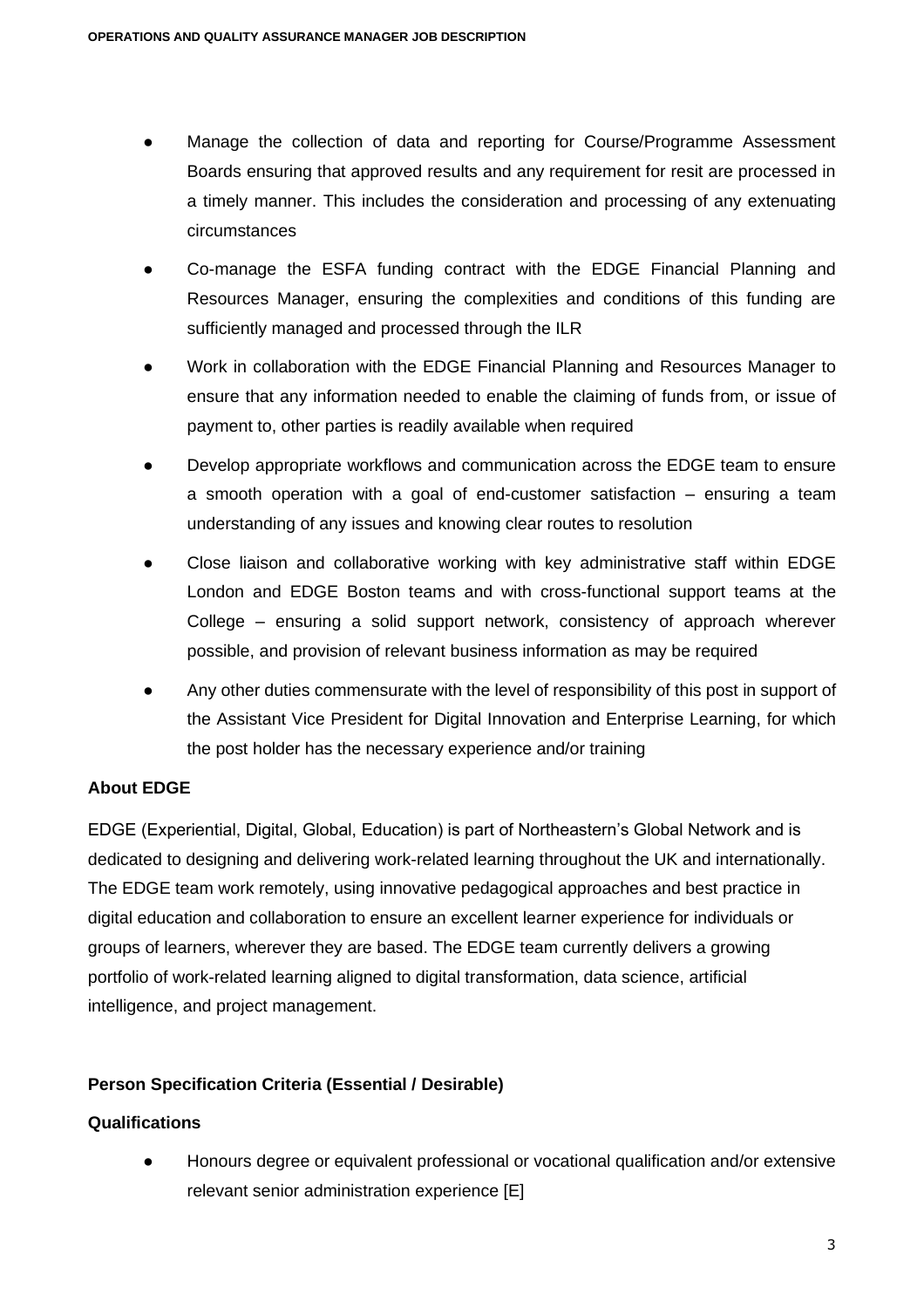#### **Key Criteria**

- Experienced in direct line management or supervision of staff [E]
- Knowledge and hands on experience of managing the administrative requirements of apprenticeship programmes including programme development and evaluation, ideally within Higher Education or within Further Education [E]
- Experience of managing audit, compliance, and other reporting requirements [E]
- Experience in the use of database and management information systems, with an ability to create records, and to extract and report information as required [E]
- Ability to understand, analyse and interpret complex data and business information, being able to do so in a strategic way and (as may be required) be able to summarise, report and communicate clearly to a wide range of stakeholders, including nonspecialists [D]
- Experience in dealing with numerous external stakeholders, including central government and auditors, with an ability to quickly understand stakeholder concerns, and work flexibility to incorporate solutions that continue to meet internal and external goals and compliance requirements [E]
- Excellent communication (verbal and written) and relationship management skills, including effective stakeholder and partnership working [E]
- Strong project management capabilities with excellent organisation and time management skills, demonstrating an ability to work flexibly and to deadlines while maintaining a high level of accuracy and attention to detail [E]
- Excellent record keeping and maintenance, with awareness of Data Protection and GDPR [E]
- High degree of professionalism and personal integrity; ability to exercise complete discretion and maintain confidentiality [E]
- Able to work without close supervision and with autonomy but also collaboratively as a team member, being flexible and adaptable, and with a willingness to embrace change  $[E]$
- Resilient, with a can-do attitude and an ability to remain calm and measured under pressure [E]
- Competent in the use of IT, especially MS Office [E]
- Willingness and capacity to undertake continuous professional development [E]